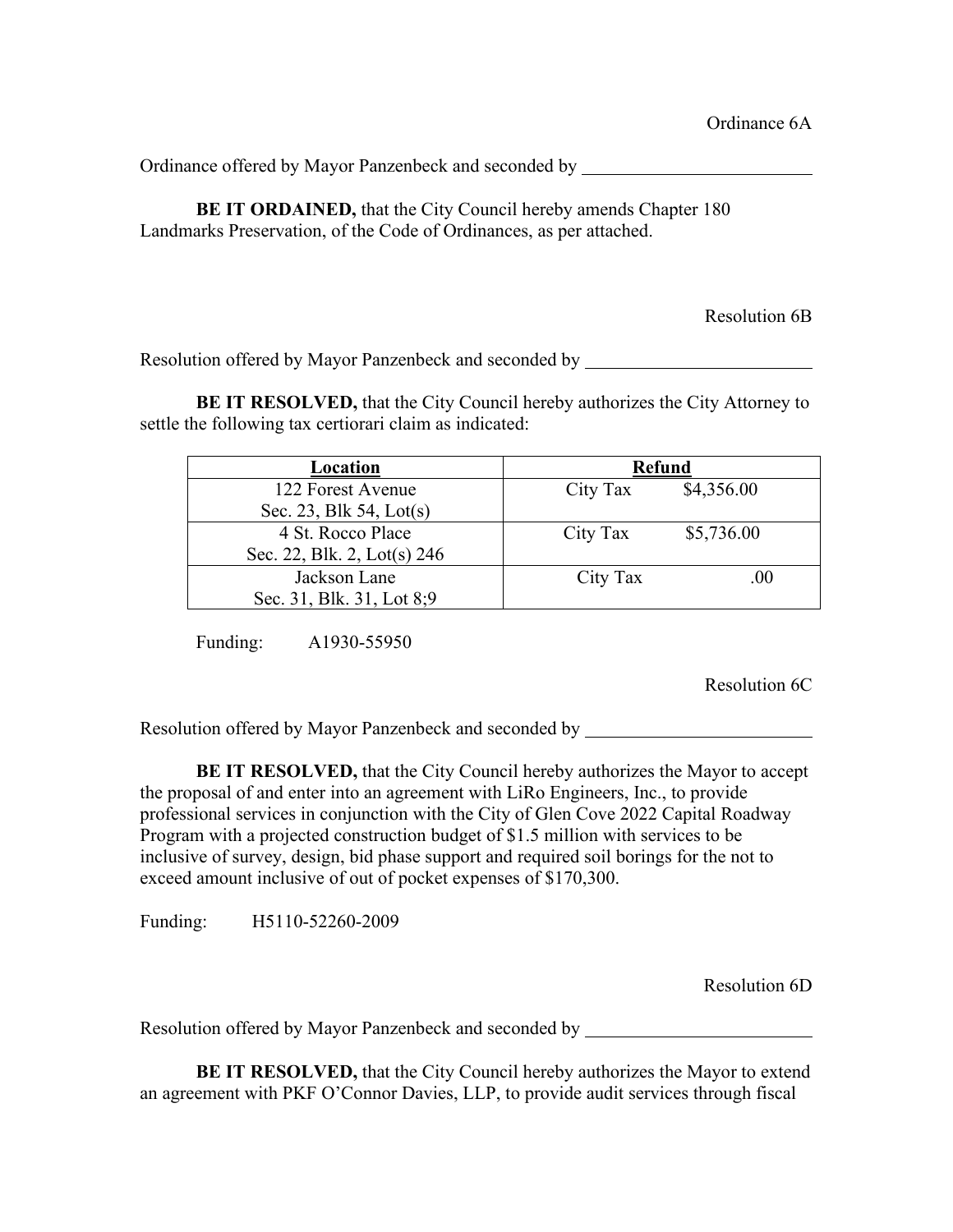year ending December 31, 2025, at an annual basic fee of \$75,000 for years 2022 – 2024 and \$76,500 for fiscal year ended 2025 and a \$1,500 fee for the annual New York State Department of Transportation audit only when such audit is required.

Funding Line: A1310-55438

Resolution 6E

Resolution offered by Mayor Panzenbeck and seconded by

## **RESOLUTION AUTHORIZING THE CITY OF GLEN COVE POLICE DEPARTMENT TO ACCEPT A GRANT IN THE AMOUNT OF \$250,000 FROM THE DORMITORY AUTHORITY OF THE STATE OF NEW YORK PROJECT ID#24504**

**WHEREAS,** the Glen Cove Police Department ("GCPD") applied for a grant administered by the Dormitory Authority of the State of New York ("DASNY") through the State Municipal Facilities Program ("SAM") on behalf of the City of Glen Cove ("CITY") in order to receive funding for the Purchase and Replacement of five (5) Police Patrol Vehicles; and

**WHEREAS,** the GCPD, working in conjunction with New York State Assemblyman Charles D. Lavine and his office, has been awarded a grant in the amount of \$250,000 from DASNY for the subject project; and

## **NOW HEREBY BE IT RESOLVED,**

- 1. The City of Glen Cove is hereby authorized to accept the grant from DASNY for the Purchase and Replacement of five (5) Police Patrol Vehicles; and
- 2. The Mayor is hereby authorized to enter and execute a Grant Disbursement Agreement ("GDA") with DASNY regarding the administration of the grant herein; and
- 3. The City Attorney, City Controller, and the Mayor are hereby authorized execute required exhibits to the GDA.

Resolution 6F

Resolution offered by Mayor Panzenbeck and seconded by

**BE IT RESOLVED,** that the City Council hereby approves Budget Transfers and Amendments as submitted and reviewed by the City Controller.

(See attached)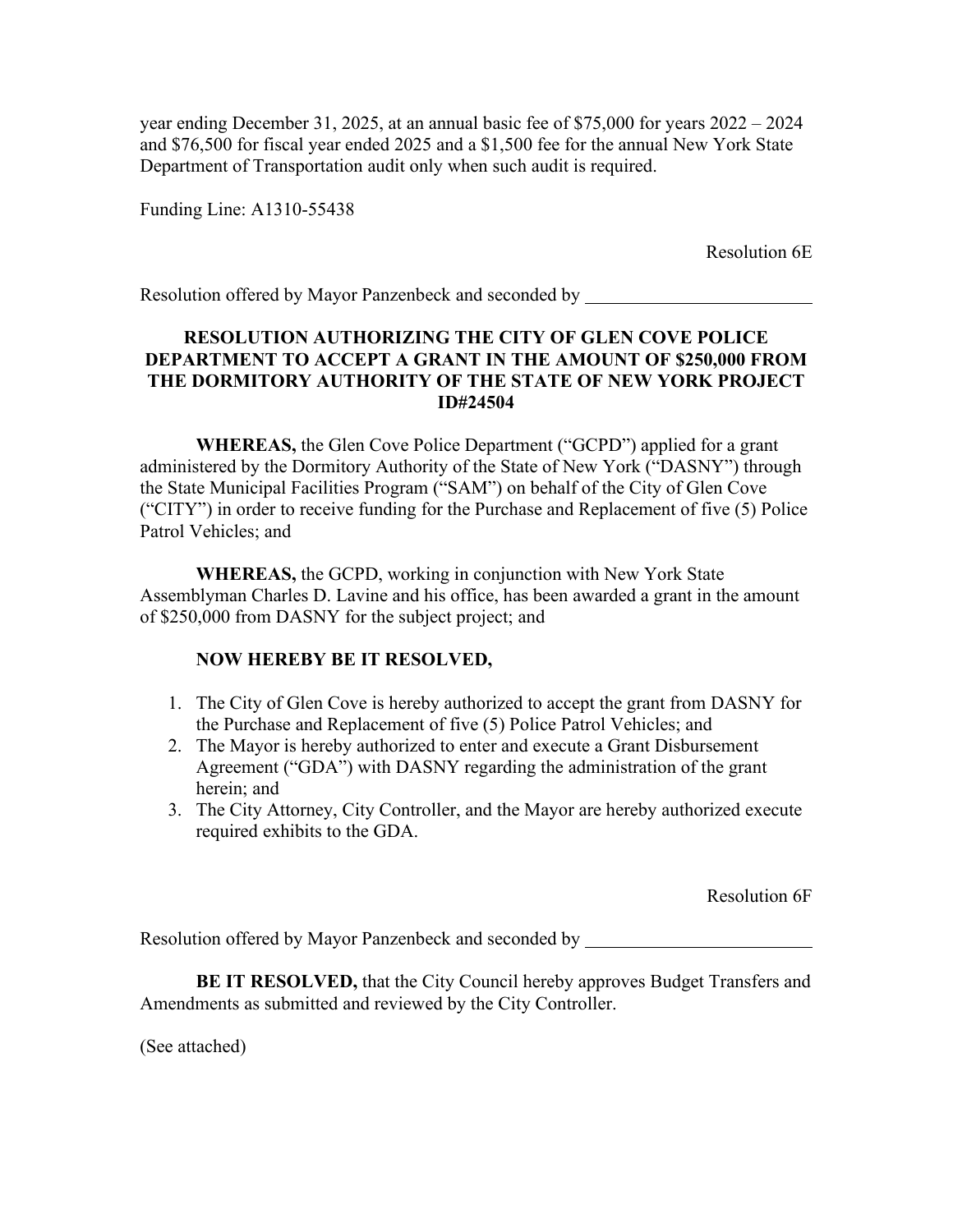**BE IT RESOLVED,** that the City Council hereby authorizes the Mayor to enter into standard commercial security agreements with Telstar Security Systems, Inc, to provide security monitoring and service for various departments, as indicated:

| Location                        | <b>Amount Per Month</b> | <b>Fund Line</b> |
|---------------------------------|-------------------------|------------------|
| City Hall 1 <sup>st</sup> Floor | \$36                    | A1490-55438      |
| City Hall 3rd Floor             | \$38                    | A1490-55438      |
| Harbor Patrol                   | \$33                    | A5120-55438      |
| Senior Center                   | \$38                    | A7030-55438      |
| Youth Bureau                    | \$38                    | A7050-55438      |
| Water Dept. $-20$ Nancy         | \$38                    | F8300-55438      |
| Court                           |                         |                  |
| Water Dept. $-105$ Duck         | \$38                    | F8300-55438      |
| Pond Rd.                        |                         |                  |
| Water Dept. $-105$ Duck         | \$38                    | F8300-55438      |
| Pond Rd. (Pump Station)         |                         |                  |
| Water Dept. $-6$ Kelly St.      | \$38                    | F8300-55438      |
| Water Dept. $-68$               | \$38                    | F8300-55438      |
| McLoughlin St.                  |                         |                  |

Resolution 6H

Resolution offered by Mayor Panzenbeck and seconded by

**BE IT RESOLVED,** that the City Council hereby authorizes the Mayor to enter into a standard fire alarm agreement with Telstar Security Systems, Inc., to provide monitoring and inspections, for the Glen Cove Senior Center, in the amount of \$43.00 per month.

Funding: A7030-55438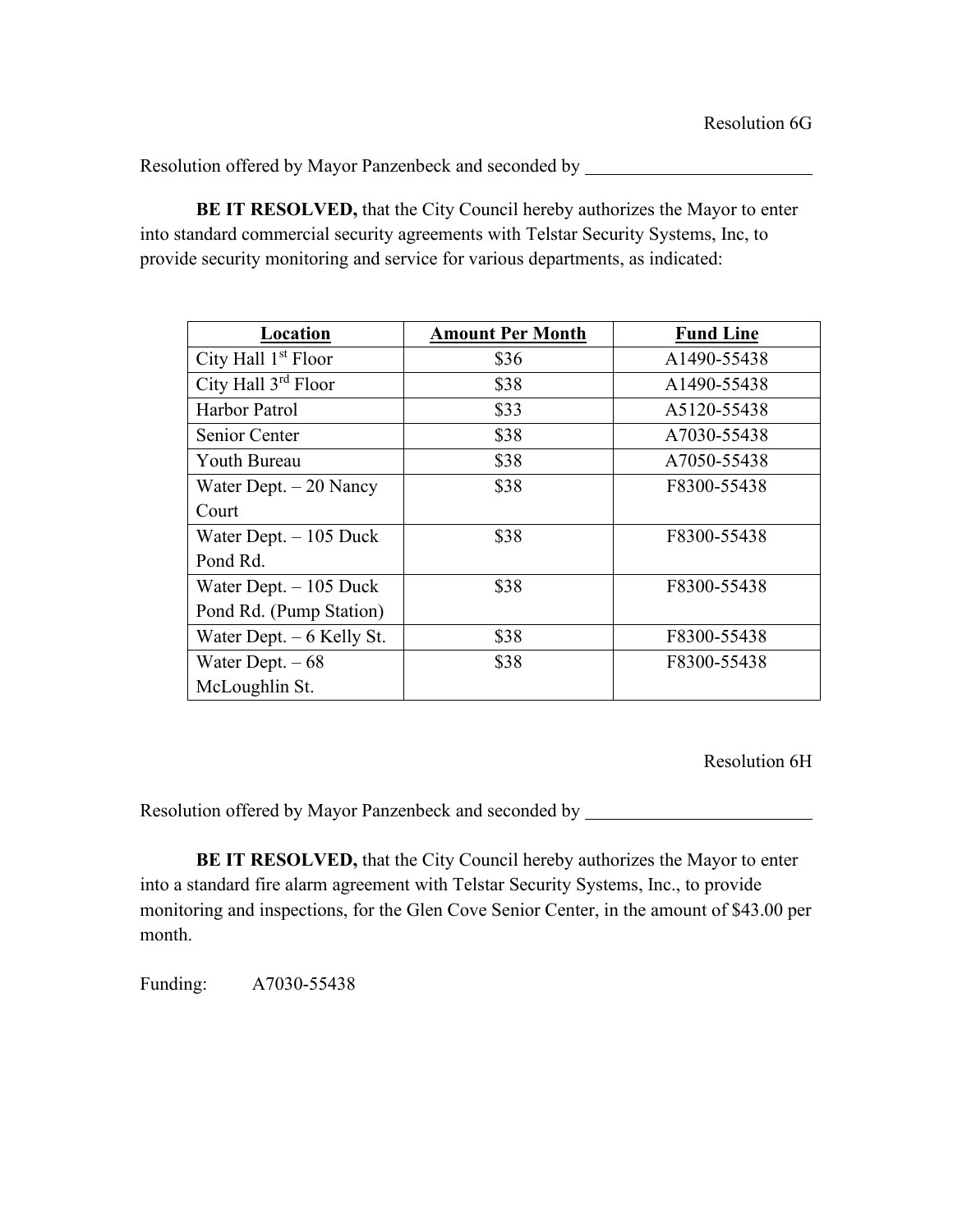**BE IT RESOLVED,** that the City Council hereby authorizes the Mayor to renew the Office 365 annual subscription licenses with Microsoft, in the amount of \$25,150.26. (RG/IT) (Proposed by Mayor Panzenbeck) Funding: A1680-55405

Resolution 6J

Resolution offered by Mayor Panzenbeck and seconded by

**BE IT RESOLVED,** that the City Council hereby authorizes the Mayor to enter into an agreement with D&B Engineers and Architects to provide professional services relative to the mandated compliance with the New York State Department of Environmental Conservation Municipal Separate Storm Sewer Systems (MS4) General Permit, with a maximum fees of \$21,300.

Funding: A1490-55438

Resolution 6K

Resolution offered by Mayor Panzenbeck and seconded by

**BE IT RESOLVED,** that the City Council hereby authorizes the Mayor to enter into an agreement with PCI, LLC, to upgrade the City's tax collection software system, at a one time cost of \$13,800.

Funding: H1220-95000-1202

Resolution 6L Resolution offered by Mayor Panzenbeck and seconded by

**BE IT RESOLVED,** that the City Council hereby authorizes the purchase of two (2) high back swivel chairs with arms, from Exemplis, LLC (Waldner's), in the amount of \$387.36.

Funding: F8300-54360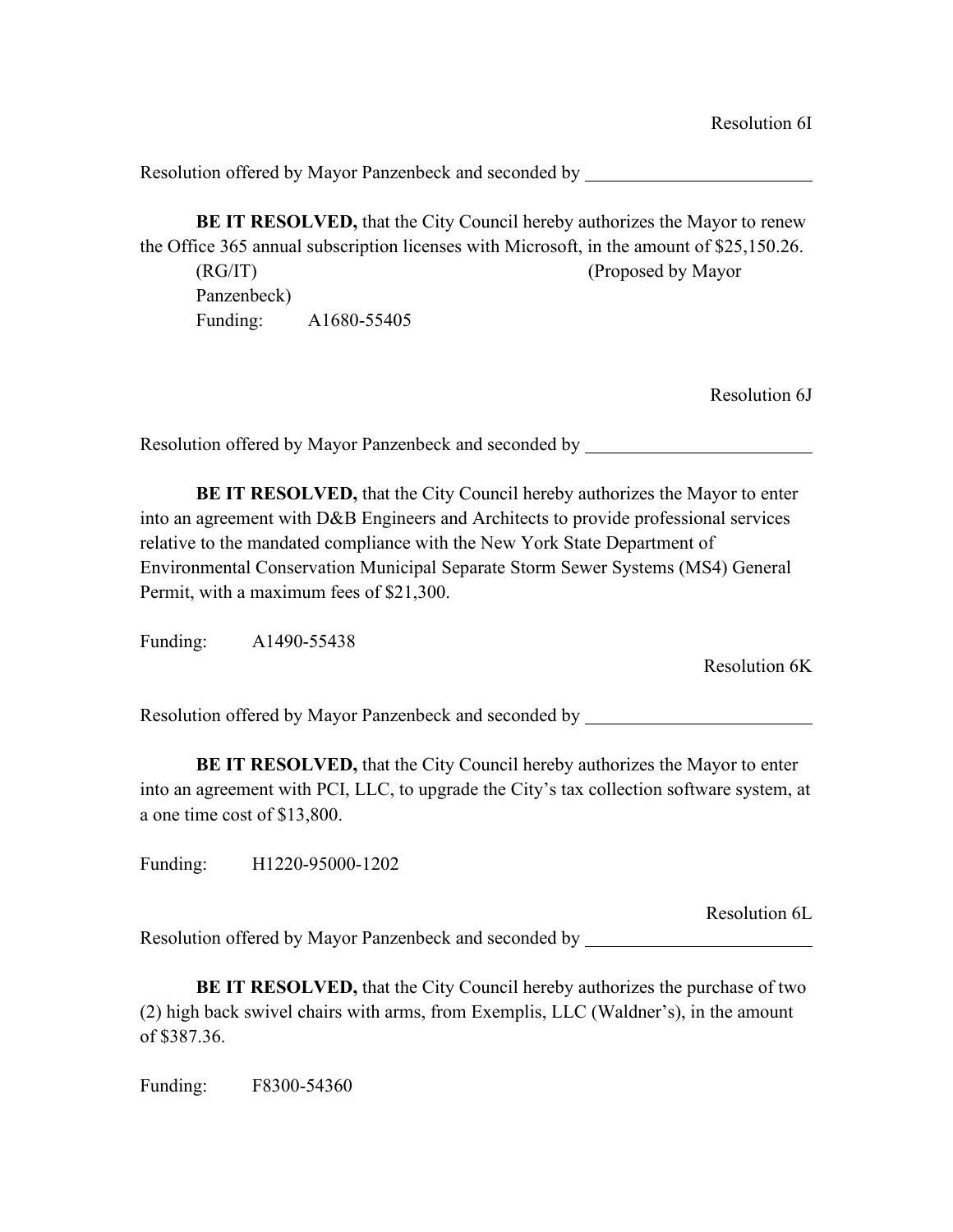**BE IT RESOLVED,** that the City Council hereby authorizes the Mayor to enter into an agreement with H2M Architects & Engineers, to provide engineering services for five year cathodic tank inspection, annual chemical bulk storage compliance audit and revising the spill Prevention Report at Duck Pond Road and Nancy Court, in the amount of \$3,000.

Funding: F8300-55438

Resolution 6N

Resolution offered by Mayor Panzenbeck and seconded by

**BE IT RESOLVED,** that the City Council hereby authorizes the Mayor to enter into an agreement with COMPLY Inc. to perform employment related drug and alcohol testing services at costs per the fee schedule, included in said agreement, for the term January 1, 2022 through December 31, 2026.

Funding: A1425-55438

Resolution 6O

Resolution offered by Mayor Panzenbeck and seconded by

**BE IT RESOLVED,** that the City Council hereby authorizes the Mayor to enter into an agreement with Urban Air Lake Grove to provide two hours of open play at a trampoline park for Glen Cove Youth Bureau Summer Program, at a cost of \$29.99 per person.

Funding: A7050-55448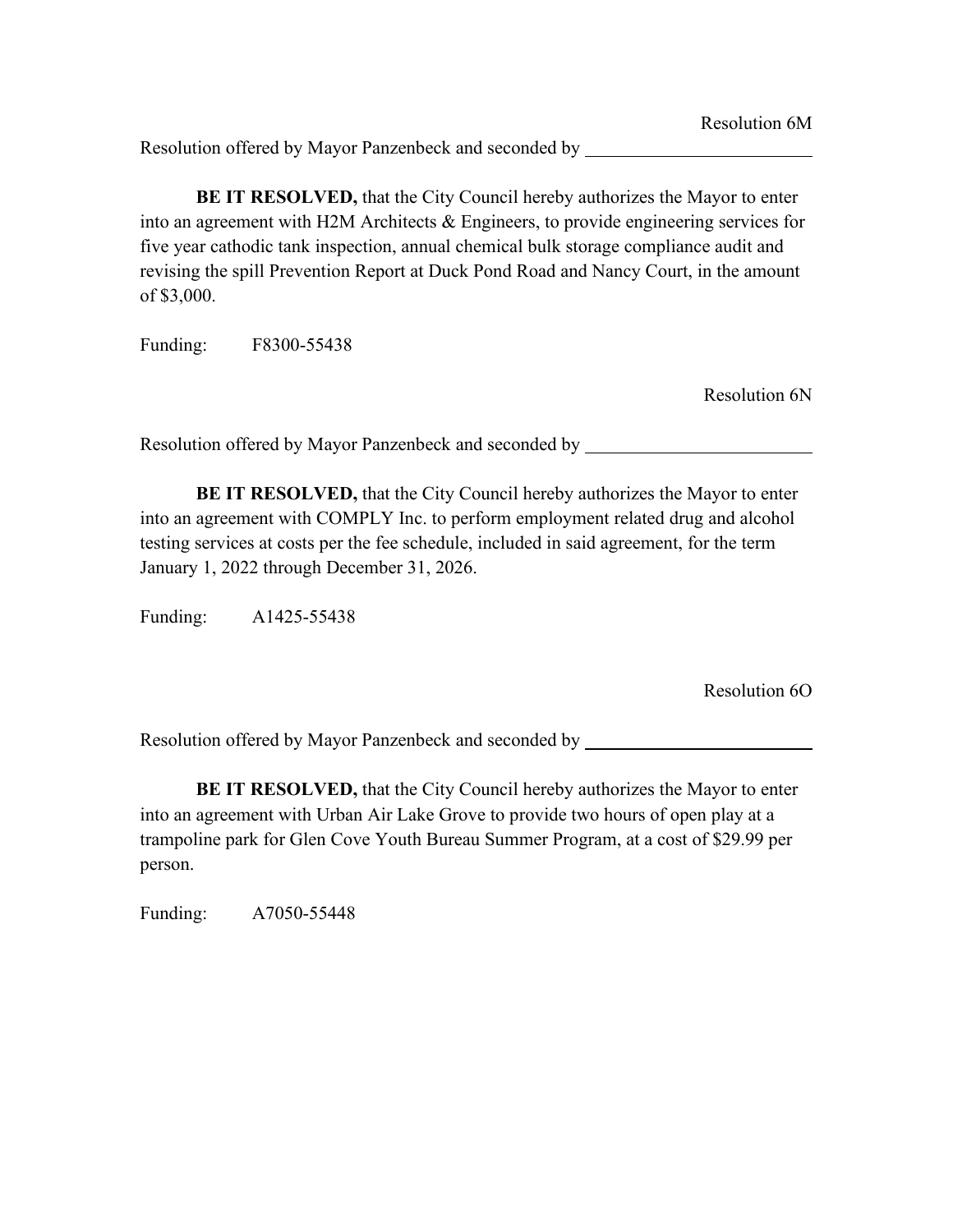Resolution offered by Mayor Panzenbeck and seconded by \_\_\_\_\_\_\_\_\_\_\_\_\_\_\_\_\_\_\_\_\_\_\_\_\_

**BE IT RESOLVED,** that the City Council hereby authorizes the Mayor to enter into an agreement with Xplor Family Fun Center for two hours of unlimited activities for Glen Cove Youth Bureau Summer Program, at the rate of \$20.00 per person.

Funding: A7050-55448

Resolution 6Q

Resolution offered by Mayor Panzenbeck and seconded by

**BE IT RESOLVED,** that the City Council hereby authorizes the Long Island Kennel Club and Ladies Kennel Association of America to hold a sanctioned "B Match" dog show on September 18, 2022, at Garvies Point Park, Gavies Point Road.

Resolution 6R

Resolution offered by Mayor Panzenbeck and seconded by

**BE IT RESOLVED,** that the City Council hereby authorizes Amy Peters to hold Deep Roots Farmers Market, each Saturday, June 4 through November 19, 2022, at parking lot west of Beacon Condos (100 Garvies Point Road).

Resolution 6S

Resolution offered by Mayor Panzenbeck and seconded by

**BE IT RESOLVED,** that the City Council hereby authorizes Damion Stavredes to attend NYC ReLeaf Urban Forestry Workshop, March 25, 2022, in the amount of \$20.00.

Funding: A510-55553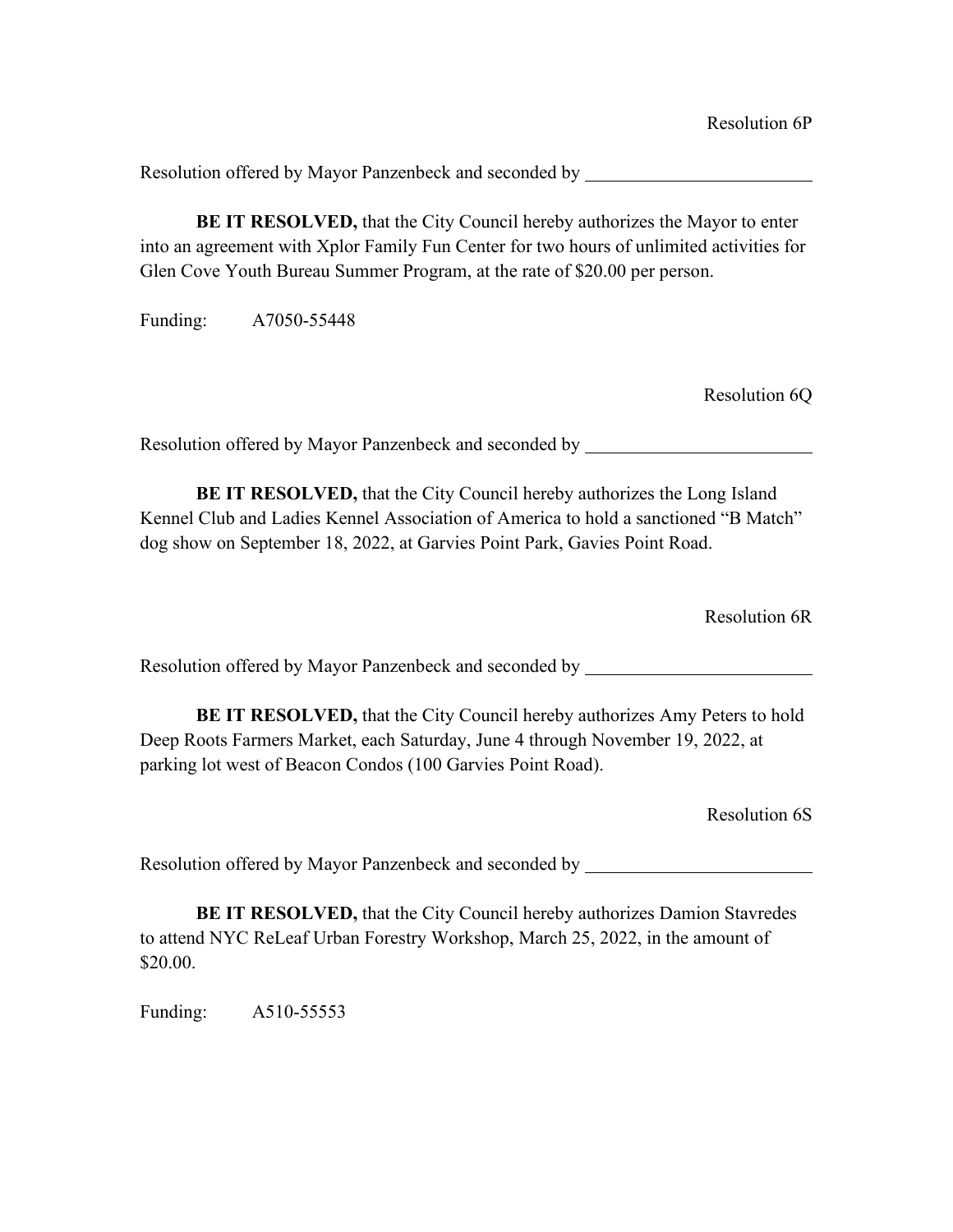**BE IT RESOLVED,** that the City Council hereby authorizes Jenna Belfiore to attend LI NYSAMPO Conference, March 30 and March 31, 2022, in the amount of \$127.29

Funding: A1310-55442

Resolution 6U

Resolution offered by Mayor Panzenbeck and seconded by

**BE IT RESOLVED,** that the City Council hereby authorizes Myriam Myrthil to attend Accounting Principles and Procedures class, April 13-14, 2022, in the amount of \$85.00.

Funding: A1310-55442

Resolution 6V

Resolution offered by Mayor Panzenbeck and seconded by

**BE IT RESOLVED,** that the City Council hereby authorizes the Mayor to enter into an intergovernmental agreement with The Village of Sea Cliff, in that the City of Glen Cove will provide fire and emergency medical (EMS) alarm dispatching services to the Village for a period of one year, commencing June 1, 2022 and terminating May 31, 2023, in exchange for the Village to pay the City a total of \$6,500, for said services.

Resolution 6W

Resolution offered by Mayor Panzenbeck and seconded by

**BE IT RESOLVED,** that the City Council hereby authorizes the Glen Cove Chamber of Commerce to erect twenty (20) lawn signs April 11, 2022 through April 26, 2022, to advertise annual "Culinary Delights".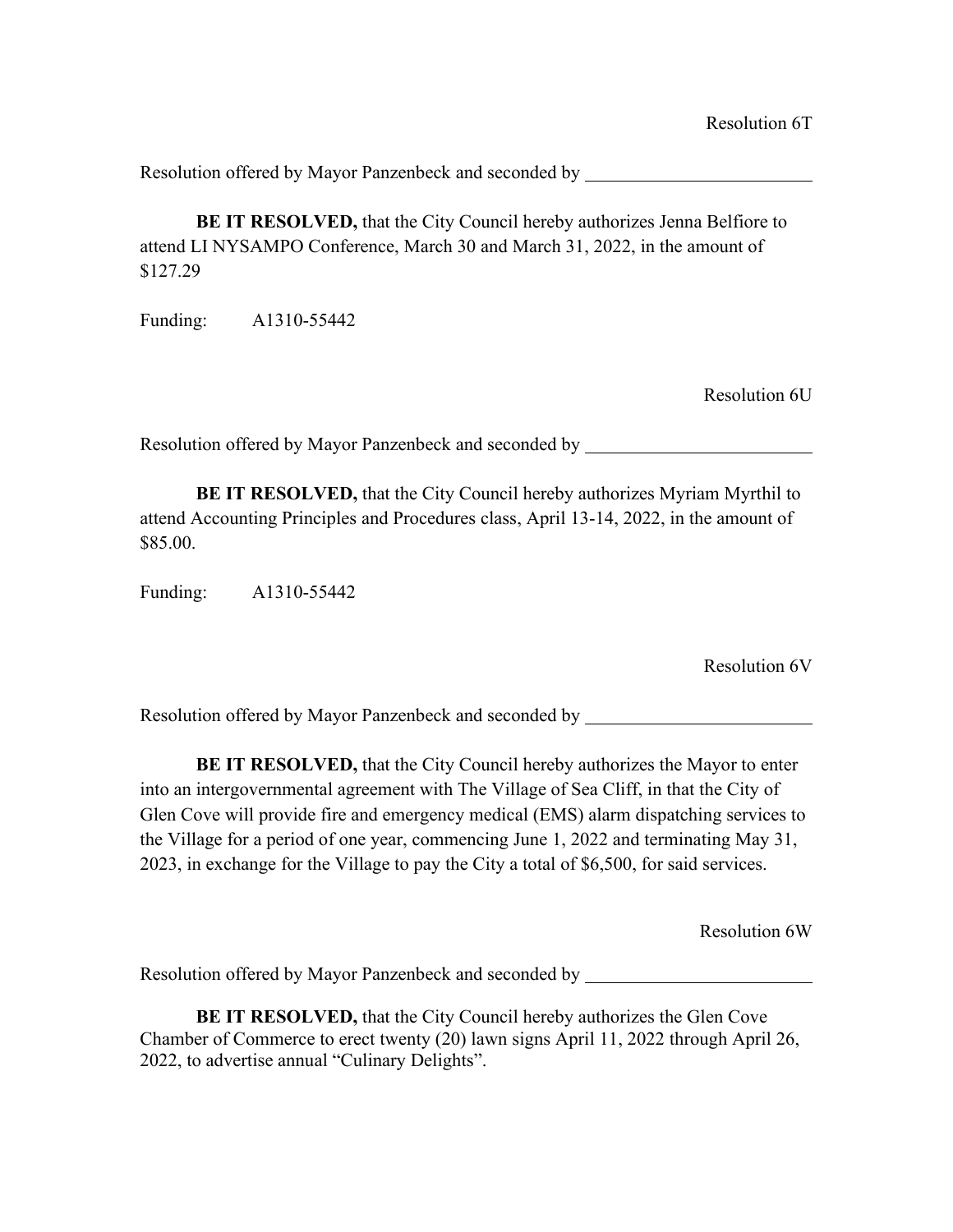**BE IT RESOLVED,** that the City Council hereby authorizes Greek Church of Holy Resurrection to hold their annual festival at Garvies Point, June 16, 2022 through June 19, 2022.

Resolution 7A Resolution offered by Mayor Panzenbeck and seconded by \_\_\_\_\_\_\_\_\_\_\_\_\_\_\_\_\_\_\_\_\_\_\_\_\_\_

**WHEREAS**, a continuous recruitment eligible list was established and said list was certified for the position of Purchasing Clerk by the Glen Cove Municipal Civil Service Commission; and

**WHEREAS**, Jenna C. Belfiore is certified as eligible under said list by the Glen Cove Municipal Civil Service Commission; and

**NOW, THEREFORE, BE IT RESOLVED**, that, Jenna C. Belfiore is hereby appointed as a Purchasing Clerk with the Finance Department at an annual salary of \$43,957 (Grade 7, Step 0) effective date of March 23, 2022.

Budget Line: A1310-51101

Resolution 7B

Resolution offered by Mayor Panzenbeck and seconded by

**BE IT RESOLVED, that the following persons are hereby appointed to Youth** Services and Recreation as indicated:

| Name                | <b>Position</b>          | <b>Hourly Rate</b> | <b>Effective Date</b> |
|---------------------|--------------------------|--------------------|-----------------------|
| Derrick Curry       | <b>Recreation Leader</b> | \$9.50             | $4/2/22 - 11/30/22$   |
| <b>Tyler Buehre</b> | <b>Recreation Leader</b> | \$11.25            | $4/2/22 - 11/30/22$   |
| Damian Stavredes    | <b>Recreation Leader</b> | \$13.00            | $4/2/22 - 11/30/22$   |
| Maggie Warner       | <b>Recreation Leader</b> | \$20.00            | $3/22/22 -$           |
|                     |                          |                    | 11/30/22              |
| Maryssa Berka       | Chief Lifeguard          | \$20.25            | $5/27/22 - 9/19/22$   |
| Kevin O'Donnell     | Lifeguard                | \$22.00            | $5/27/22 - 9/19/22$   |
| Kathleen Lennon     | Lifeguard                | \$20.00            | $5/27/22 - 9/19/22$   |
| Nicole Szafranski   | Lifeguard                | \$20.00            | $5/27/22 - 9/19/22$   |
|                     | Swimming                 |                    |                       |
| Linda Darby         | Instructor               | \$20.00            | $5/27/22 - 9/19/22$   |